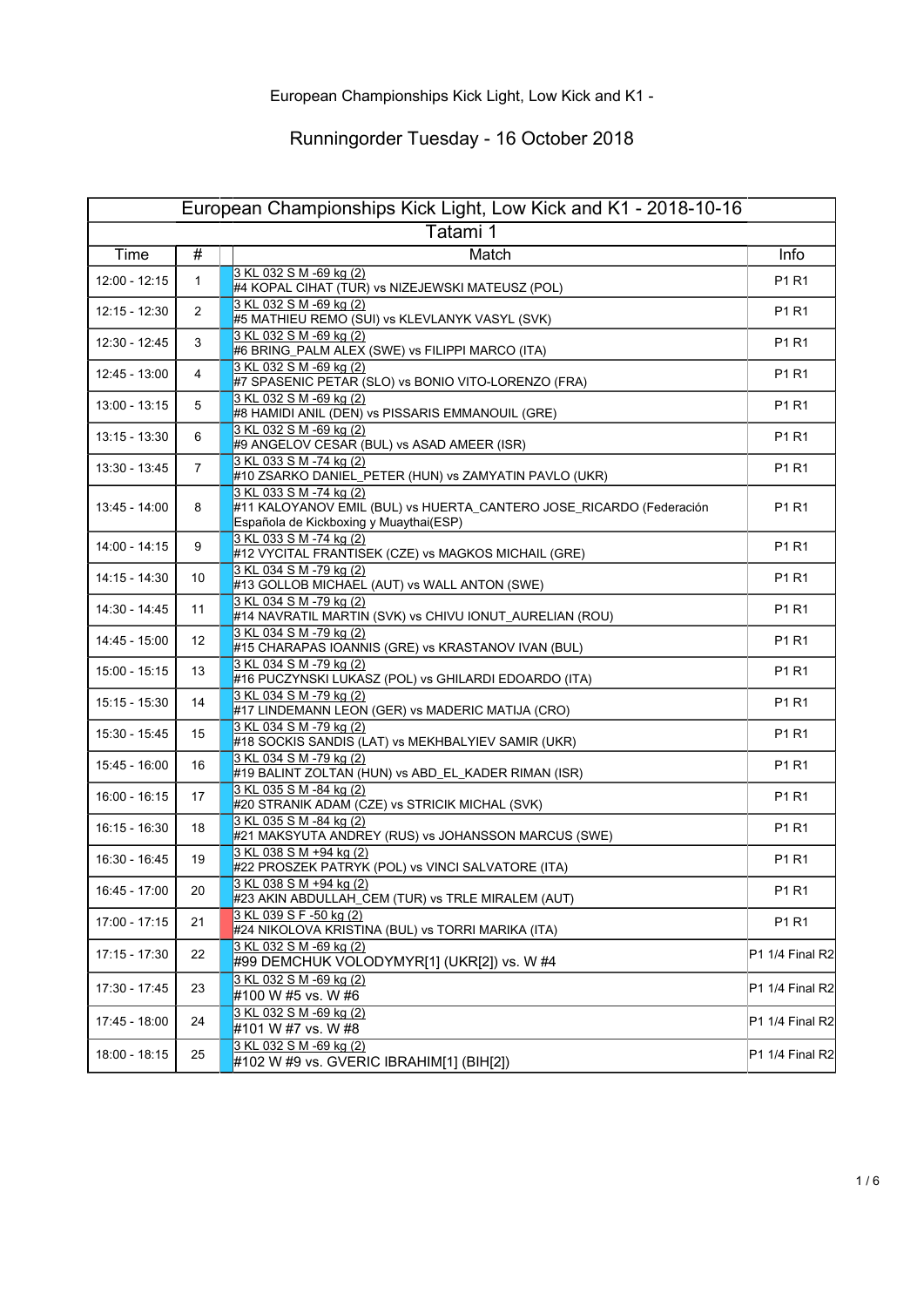| European Championships Kick Light, Low Kick and K1 - 2018-10-16 |                 |                                                                                    |                   |  |
|-----------------------------------------------------------------|-----------------|------------------------------------------------------------------------------------|-------------------|--|
| Tatami <sub>2</sub>                                             |                 |                                                                                    |                   |  |
| Time                                                            | #               | Match                                                                              | Info              |  |
| 12:00 - 12:15                                                   | 1               | 3 KL 030 S M -57 kg (2)<br>#1 RIZOV FILIP (MKD) vs FORNARO MATTIA (ITA)            | P1 R1             |  |
| 12:15 - 12:30                                                   | 2               | 3 KL 031 S M -63 kg (2)<br>#2 HAMMER MARTIN (HUN) vs VUKAJ XHULJANO (ITA)          | P1 R1             |  |
| 12:30 - 12:45                                                   | 3               | 3 KL 031 S M -63 kg (2)<br>#3 HOSPODAR MATEJ (SVK) vs BONIO ENZO (FRA)             | P1 R1             |  |
| 12:45 - 13:00                                                   | 4               | 3 KL 041 S F -60 kg (2)<br>#128 VERONA FLAVIA (ITA) vs RYZKOVA SABINA (SVK)        | $P1 1/4$ Final R1 |  |
| 13:00 - 13:15                                                   | 5               | 3 KL 041 S F -60 kg (2)<br>#129 POLASKOVA LUCIE (CZE) vs KEMPER STEFANIE (GER)     | $P1 1/4$ Final R1 |  |
| 13:15 - 13:30                                                   | 6               | 3 KL 041 S F -60 kg (2)<br>#130 NAGY RITA (HUN) vs KIYAK GULSAH (TUR)              | $P1 1/4$ Final R1 |  |
| 13:30 - 13:45                                                   | $\overline{7}$  | 3 KL 042 S F -65 kg (2)<br>#131 KAYA SEVDA (TUR) vs MARANGONI NIKOLE (ITA)         | $P1 1/4$ Final R1 |  |
| 13:45 - 14:00                                                   | 8               | 3 KL 042 S F -65 kg (2)<br>#132 BERGMAN CAROLINA (SWE) vs BINZ SANDRA (AUT)        | $P1 1/4$ Final R1 |  |
| 14:00 - 14:15                                                   | 9               | 3 KL 043 S F -70 kg (2)<br>#133 POLLONE VITTORIA (ITA) vs GALAC KARMEN (CRO)       | P1 1/4 Final R1   |  |
| 14:15 - 14:30                                                   | 10              | 3 KL 043 S F -70 kg (2)<br>#134 BUSA_ANDREA_ (HUN) vs PEDERSEN KATRINE (DEN)       | $P1 1/4$ Final R1 |  |
| 14:30 - 14:45                                                   | 11              | 3 KL 043 S F -70 kg (2)<br>#135 CVINGEROVA TEREZA (CZE) vs BENLI ELIF_AYBIKE (TUR) | $P1 1/4$ Final R1 |  |
| 14:45 - 15:00                                                   | 12 <sup>°</sup> | 3 KL 044 S F +70 kg (2)<br>#136 OSVATH DORA (HUN) vs OZEN GULSUM (TUR)             | P1 1/4 Final R1   |  |
| 15:00 - 15:10                                                   | 13              | 3 KL 046 V M -74 KG (2)<br>#137 MARTORELLI LUCA (ITA) vs GASHEV EMIL (BUL)         | $P1 1/4$ Final R1 |  |
| 15:10 - 15:25                                                   | 14              | 3 KL 040 S F -55 kg (2)<br>#126 GREMEN PETRA (HUN) vs SORENSEN SARA_SCHMIDT (DEN)  | $P1 1/4$ Final R1 |  |
| 15:25 - 15:40                                                   | 15              | 3 KL 040 S F -55 kg (2)<br>#127 KLECZKOWSKA KATARZYNA (POL) vs FECKOVA LUCIA (SVK) | P1 1/4 Final R1   |  |
| 15:40 - 15:55                                                   | 16              | 3 KL 036 S M -89 kg (2)<br>#115 POROZOVS REINIS (LAT) vs TKTOK YOSEF (ISR)         | $P1 1/4$ Final R1 |  |
| 15:55 - 16:10                                                   | 17              | 3 KL 036 S M -89 kg (2)<br>#116 TOSCANO IVAN (ITA) vs ORLOVIC BORIS (CRO)          | $P1 1/4$ Final R1 |  |
| 16:10 - 16:25                                                   | 18              | 3 KL 036 S M -89 kg (2)<br>#117 WYPCHAL PIOTR (POL) vs BALINT MARKO (SVK)          | P1 1/4 Final R1   |  |
| 16:25 - 16:40                                                   | 19              | 3 KL 030 S M -57 kg (2)<br>#91 VERES ROLAND (HUN[1]) vs. W #1                      | P1 1/4 Final R2   |  |
| 16:40 - 16:55                                                   | 20              | 3 KL 030 S M -57 kg (2)<br>#92 KOLAJ KRISTIAN (CRO) vs TURK MUSTAFA (TUR)          | P1 1/4 Final R2   |  |
| $16:55 - 17:10$                                                 | 21              | 3 KL 030 S M -57 kg (2)<br>#93 YOSEF SAHAR (ISR) vs ILIEV KIRIL (BUL)              | P1 1/4 Final R2   |  |
| 17:10 - 17:25                                                   | 22              | 3 KL 030 S M -57 kg (2)<br>#94 NASIADKO MARCIN (POL) vs RUDENKO ARTUR (UKR)        | P1 1/4 Final R2   |  |
| 17:25 - 17:40                                                   | 23              | 3 KL 031 S M -63 kg (2)<br>#95 ANDREADAKIS EFRAIM-ATHANASIOS (GRE[1]) vs. W #2     | P1 1/4 Final R2   |  |
| 17:40 - 17:55                                                   | 24              | 3 KL 031 S M -63 kg (2)<br>#96 SONMEZ ZIHNI (TUR) vs MATEJA KAMIL (POL)            | P1 1/4 Final R2   |  |
| 17:55 - 18:10                                                   | 25              | 3 KL 031 S M -63 kg (2)<br>#97 LUTSYSHYN OLEKSANDR (UKR) vs HADJIEV MINCHO (BUL)   | P1 1/4 Final R2   |  |
| 18:10 - 18:25                                                   | 26              | 3 KL 031 S M -63 kg (2)<br>#98 W #3 vs. MAMEDOV EDUARD (AZE[3])                    | P1 1/4 Final R2   |  |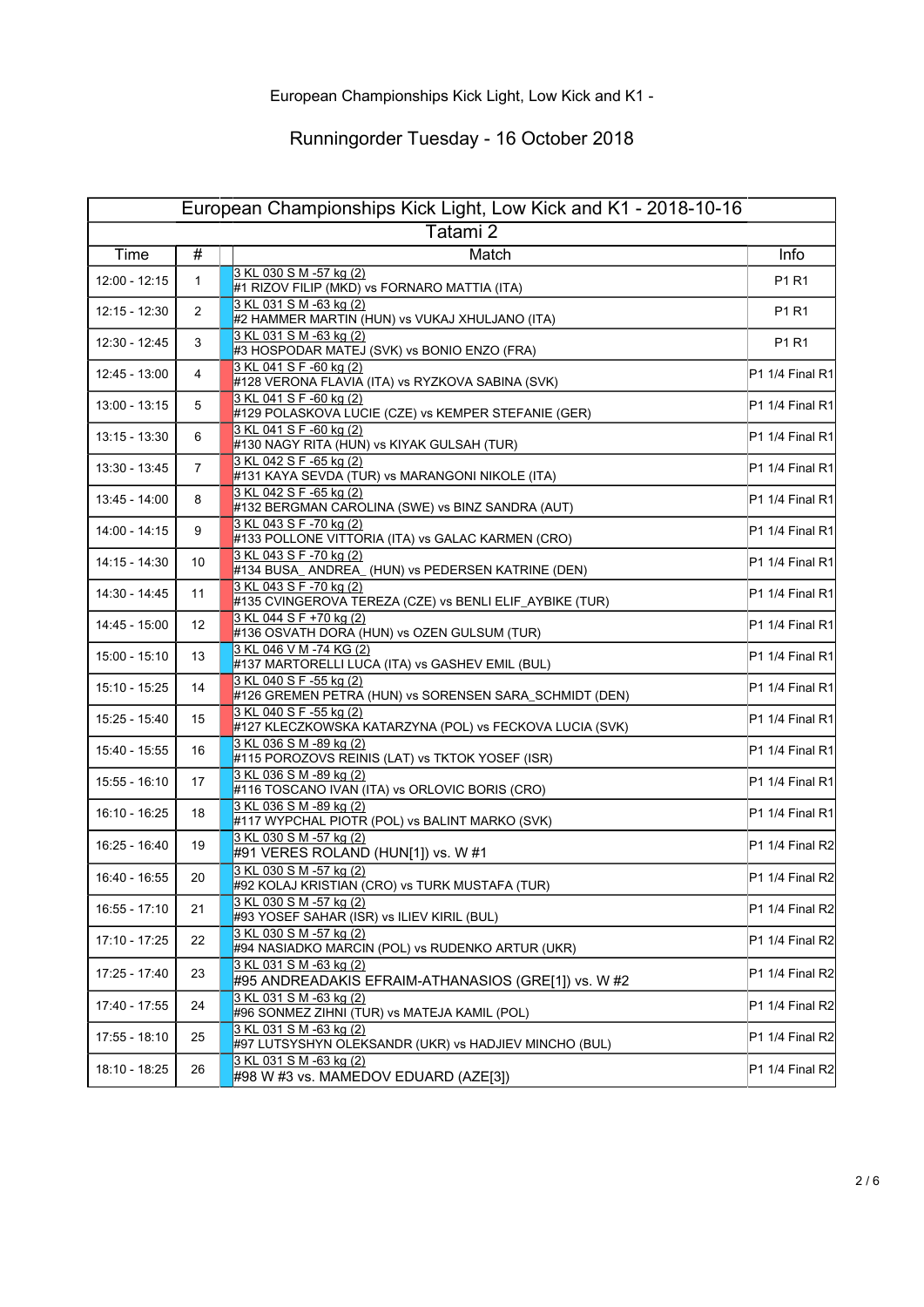|               |                 | European Championships Kick Light, Low Kick and K1 - 2018-10-16                                                                         |                               |
|---------------|-----------------|-----------------------------------------------------------------------------------------------------------------------------------------|-------------------------------|
| Time          | #               | Ring1<br>Match                                                                                                                          | Info                          |
|               |                 | 7 K1 046 S M -71 kg (2)                                                                                                                 |                               |
| 12:00 - 12:12 | 1               | #25 TANBIEV ALIMPASHA (RUS) vs LAMRHARI ZAKARIA (ITA)                                                                                   | P1 R1                         |
| 12:12 - 12:24 | 2               | 7 K1 042 S M -57 kg (2)<br>#26 NOVAK MARTIN (SVK) vs SILVA DIOGO (POR)                                                                  | P1 R1                         |
| 12:24 - 12:36 | 3               | 7 K1 042 S M -57 kg (2)<br>#27 RAHIMOV ASGAR (AZE) vs SHOSHAN KOREN (ISR)                                                               | P1 R1                         |
| 12:36 - 12:48 | 4               | 7 K1 042 S M -57 kg (2)<br>#28 GOLCEK ERDAL (TUR) vs MUKHAMEDZIANOV BAKHTIIAR (RUS)                                                     | P1 R1                         |
| 12:48 - 13:00 | 5               | 7 K1 043 S M -60 kg (2)<br>#29 VINNIK ARTSEM (BLR) vs FILICE MAICOL (ITA)                                                               | P1 R1                         |
| 13:00 - 13:12 | 6               | 7 K1 043 S M -60 kg (2)<br>#30 ABDULMADZHIDOV IBRAGIM (RUS) vs GIAKOUMIS ANGELOS (GRE)                                                  | P1 R1                         |
| 13:12 - 13:24 | $\overline{7}$  | 7 K1 044 S M -63,5 kg (2)<br>#31 DESKAJ MUHAMET (CRO) vs KACIEJA PRZEMYSLAW (POL)                                                       | P1 R1                         |
| 13:24 - 13:36 | 8               | 7 K1 044 S M -63,5 kg (2)<br>#32 DEL_PARDO_FORES EDUARD (Federación Española de Kickboxing y Muaythai(ESP)<br>vs SEMBERA MATTHIAS (AUT) | P <sub>1</sub> R <sub>1</sub> |
| 13:36 - 13:48 | 9               | 7 K1 044 S M -63,5 kg (2)<br>#33 ZHUKOUSKI YURY (BLR) vs ORSINI ANDREA (ITA)                                                            | P1 R1                         |
| 13:48 - 14:00 | 10              | 7 K1 044 S M -63,5 kg (2)<br>#34 HABASH_ ANTOINE (HUN) vs SANANZADE ORFAN (UKR)                                                         | P1 R1                         |
| 14:00 - 14:12 | 11              | 7 K1 044 S M -63,5 kg (2)<br>#35 GADZHIMUSAEV SHAMIL (RUS) vs GADIMOV ARZUMAN (AZE)                                                     | P1 R1                         |
| 14:12 - 14:24 | 12 <sup>°</sup> | 7 K1 044 S M -63,5 kg (2)<br>#36 BAPTISTA ARTUR (POR) vs SIVAK VACLAV (CZE)                                                             | P1 R1                         |
| 14:24 - 14:36 | 13              | 7 K1 044 S M -63,5 kg (2)<br>#37 DEVECI ALI (TUR) vs LINDEN PAUL (SWE)                                                                  | P1 R1                         |
| 14:36 - 14:48 | 14              | 7 K1 044 S M -63,5 kg (2)<br>#38 MIHAILOV KONSTANTIN (BUL) vs SAMMARTINO LORENZO (FRA)                                                  | P1 R1                         |
| 14:48 - 15:00 | 15              | 7 K1 053 S F -52 kg (2)<br>#39 OKUGIC AMRA (BIH) vs KARABULUT SIBEL (TUR)                                                               | P1 R1                         |
| 15:00 - 15:12 | 16              | 7 K1 053 S F -52 kg (2)<br>#40 ROTEM ADI (ISR) vs KERLEHOVA MICHAELA (CZE)                                                              | P1 R1                         |
| 15:12 - 15:24 | 17              | 7 K1 049 S M -86 kg (2)<br>#44 BASHIR AMIR (ISR) vs MABROUK KARIM (AUT)                                                                 | P1 R1                         |
| 15:24 - 15:36 | 18              | 7 K1 049 S M -86 kg (2)<br>#45 BARTL ADRIAN (SVK) vs MALAFEEV ALEKSANDR (RUS)                                                           | P1 R1                         |
| 15:36 - 15:48 | 19              | 7 K1 049 S M -86 kg (2)<br>#46 VAUCHOK YAUHENI (BLR) vs JALOVI LJUBO (SRB)                                                              | P1 R1                         |
| 15:48 - 16:00 | 20              | 7 K1 049 S M -86 kg (2)<br>#47 ANDREADAKIS DIMITRIOS (GRE) vs BAKES JAKUB (CZE)                                                         | P1 R1                         |
| 16:00 - 16:12 | 21              | 7 K1 049 S M -86 kg (2)<br>#48 SAHIN BERKE (TUR) vs FOSTENKO VLADYSLAV (UKR)                                                            | P1 R1                         |
| 16:12 - 16:24 | 22              | 7 K1 046 S M -71 kg (2)<br>#49 DUBINA VITALII[1] (UKR[2]) vs. W #25                                                                     | P1 R2                         |
| 16:24 - 16:36 | 23              | 7 K1 046 S M -71 kg (2)<br>#50 HARUTJUNJAN GOR (CZE) vs MALVIN_BARNHOLDT_ THOMAS (NOR)                                                  | P1 R2                         |
| 16:36 - 16:48 | 24              | 7 K1 046 S M -71 kg (2)<br>#51 HRISTO_HRISTOV (BUL) vs MAVROMATIDIS ALEXANDROS (GRE)                                                    | P1 R2                         |
| 16:48 - 17:00 | 25              | 7 K1 046 S M -71 kg (2)<br>#52 SMOLAR MIROSLAV (SVK) vs ALIYEV ELKHAN (AZE)                                                             | P1 R2                         |
| 17:00 - 17:12 | 26              | 7 K1 046 S M -71 ka (2)<br>#53 BARAO ADOLFO (POR) vs SEMBERA MANUEL (AUT)                                                               | P1 R2                         |
| 17:12 - 17:24 | 27              | 7 K1 046 S M -71 kg (2)<br>#54 GIELATA ADAM (POL) vs FILONCHYK DZMITRY (BLR)                                                            | P1 R2                         |
| 17:24 - 17:36 | 28              | 7 K1 046 S M -71 kg (2)                                                                                                                 | P1 R2                         |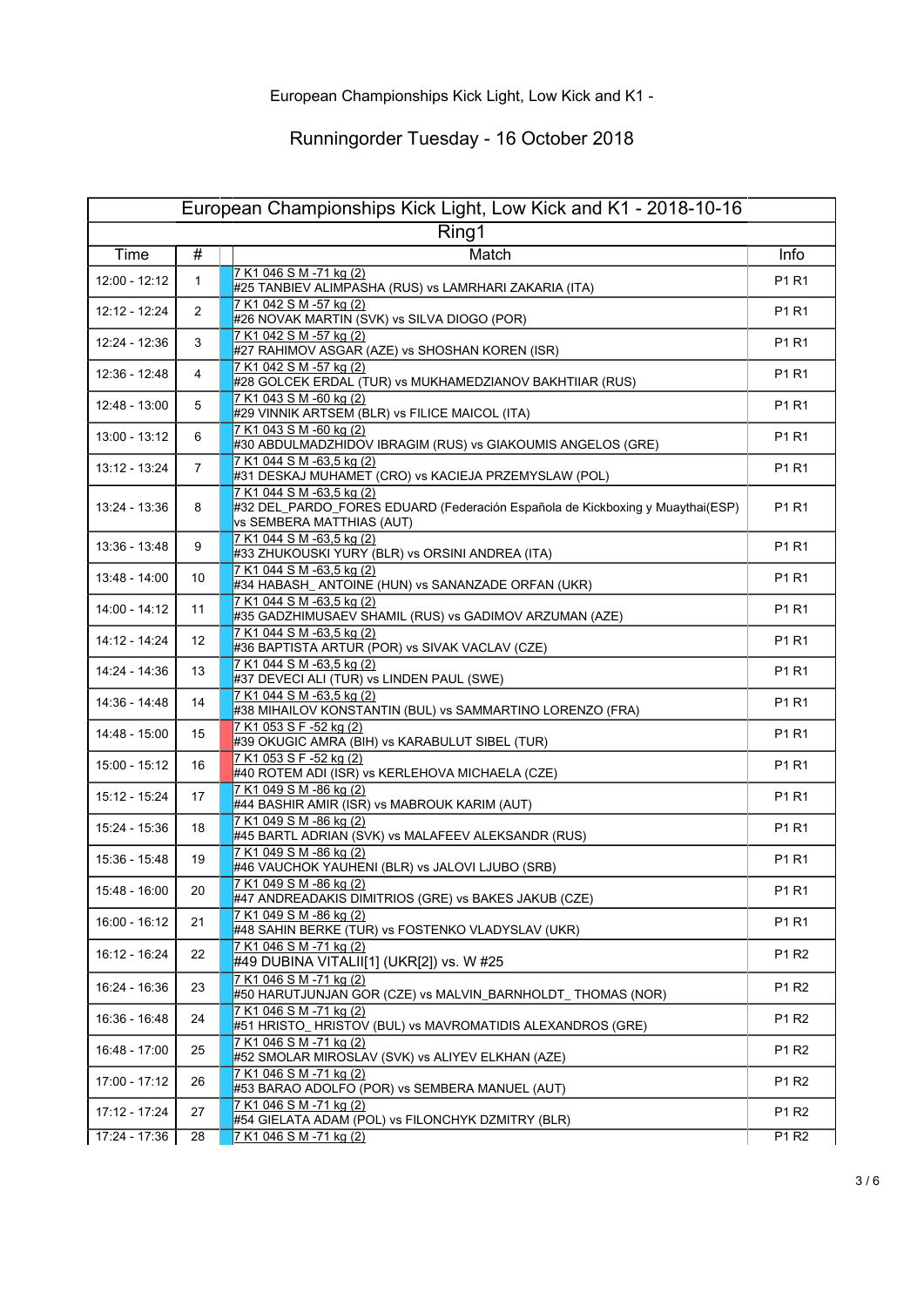European Championships Kick Light, Low Kick and K1 -

| European Championships Kick Light, Low Kick and K1 - 2018-10-16 |    |                                                                                    |                               |  |
|-----------------------------------------------------------------|----|------------------------------------------------------------------------------------|-------------------------------|--|
| Ring1                                                           |    |                                                                                    |                               |  |
| Time                                                            | #  | Match                                                                              | Info                          |  |
|                                                                 |    | #55 SPRINGER SASCHA (GER) vs MAKEJEV SERGEI (EST)                                  |                               |  |
| 17:36 - 17:48                                                   | 29 | 7 K1 046 S M -71 kg (2)<br>#56 BARISIC FINKO (CRO) vs OGUZ YILDIRIM (TUR)          | P <sub>1</sub> R <sub>2</sub> |  |
| 17:48 - 18:00                                                   | 30 | 7 K1 054 S F -56 kg (2)<br>#41 YVON YAEL (AUT) vs PAGLIAROLI MARIKA (ITA)          | P1 R1                         |  |
| 18:00 - 18:12                                                   | 31 | 7 K1 054 S F -56 kg (2)<br>#42 PETRIKOVA VERONIKA (SVK) vs TRIOREAU JENNIFER (FRA) | P1 R1                         |  |
| 18:12 - 18:24                                                   | 32 | 7 K1 054 S F -56 kg (2)<br>#43 RAKOCZI RENATA (HUN) vs JOVANA MILOVANOVIC (SRB)    | P1 R1                         |  |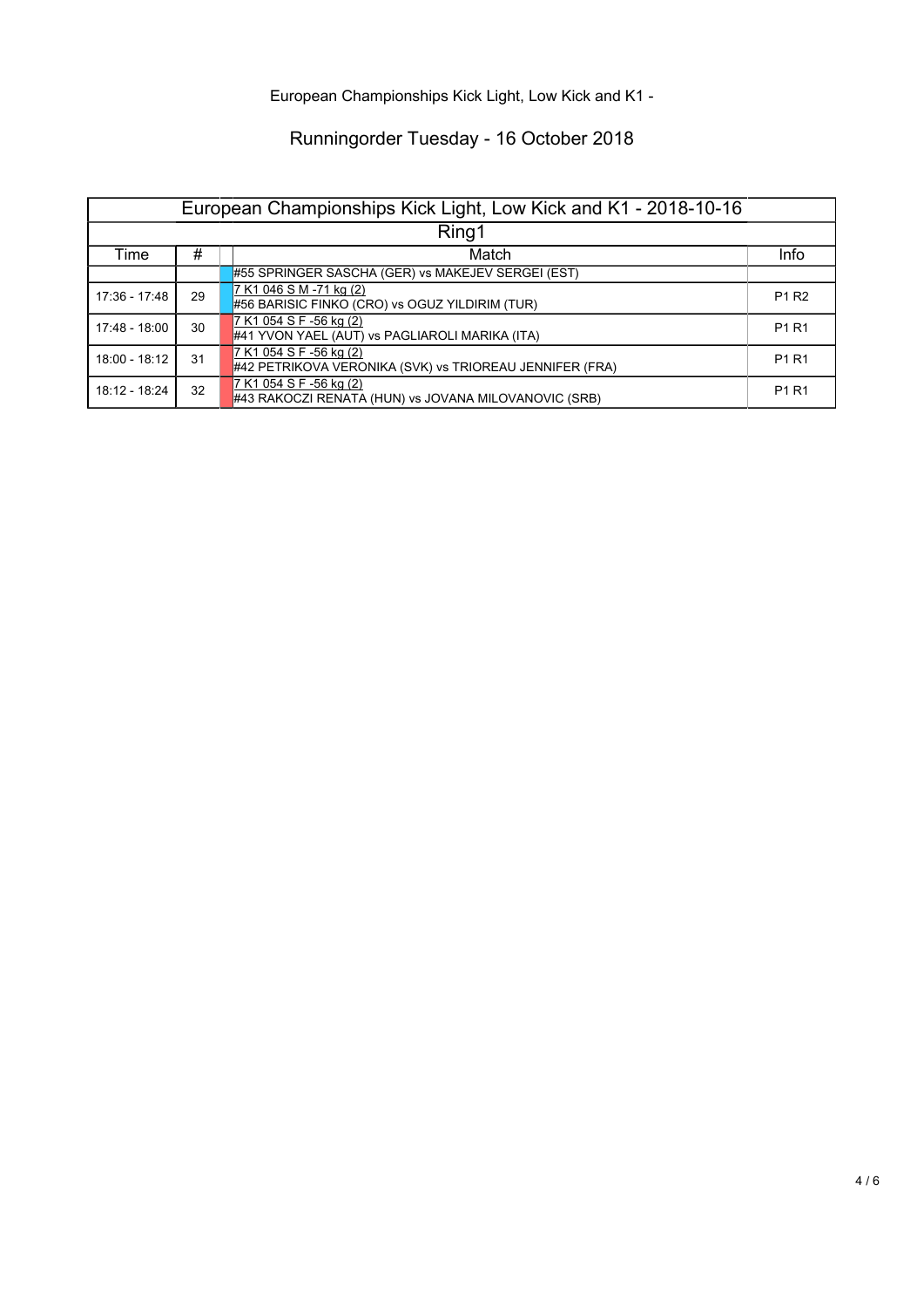| European Championships Kick Light, Low Kick and K1 - 2018-10-16 |                   |                                                                                                                                      |              |  |
|-----------------------------------------------------------------|-------------------|--------------------------------------------------------------------------------------------------------------------------------------|--------------|--|
|                                                                 |                   | Ring <sub>2</sub>                                                                                                                    |              |  |
| Time                                                            | #                 | Match                                                                                                                                | Info         |  |
| 12:00 - 12:12                                                   | $\mathbf{1}$      | 6 LK 044 S M -63,5 kg (2)<br>#59 SANTOS ANDRE (POR) vs AVDEEV IVAN (RUS)                                                             | P1 R1        |  |
| 12:12 - 12:24                                                   | 2                 | 6 LK 044 S M -63,5 kg (2)<br>#60 ANTEPLI ONUR (TUR) vs LAZAREV MIHAIL (MDA)                                                          | P1 R1        |  |
| 12:24 - 12:36                                                   | 3                 | 6 LK 044 S M -63,5 kg (2)<br>#61 KRZYZANIAK KAMIL (POL) vs MIRCHEV OGNIYAN (BUL)                                                     | P1 R1        |  |
| 12:36 - 12:48                                                   | 4                 | 6 LK 044 S M -63,5 kg (2)<br>#62 OVSIIENKO KYRYLO (UKR) vs SHMARHUN SIARHEI (BLR)                                                    | P1 R1        |  |
| 12:48 - 13:00                                                   | 5                 | 6 LK 044 S M -63.5 ka (2)<br>#63 CVETANOVIC MARKO (SRB) vs BOUSMAKI HAYTAM (FRA)                                                     | P1 R1        |  |
| 13:00 - 13:12                                                   | 6                 | 6 LK 044 S M -63,5 kg (2)<br>#64 MUSAYEV RUSLAN (AZE) vs ANTL DOMINIK (SVK)                                                          | P1 R1        |  |
| 13:12 - 13:24                                                   | $\overline{7}$    | 6 LK 045 S M -67 kg (2)<br>#65 KURAL UGUR (TUR) vs BUDAGOV IANIS (RUS)                                                               | P1 R1        |  |
| 13:24 - 13:36                                                   | 8                 | 6 LK 046 S M -71 kg (2)<br>#66 PENCHEV_ DIMTAR (BUL) vs RADULOVIC NOVAK (SRB)                                                        | P1 R1        |  |
| 13:36 - 13:48                                                   | 9                 | 6 LK 046 S M -71 kg $(2)$<br>#67 ALTUNTAS MEVLANE (TUR) vs FICEK DALIBOR (SVK)                                                       | P1 R1        |  |
| 13:48 - 14:00                                                   | 10                | 6 LK 046 S M -71 kg (2)<br>#68 ASLANOV_ RAMAL (AZE) vs FALCK KASPER_HOJFELDT_ (DEN)                                                  | P1 R1        |  |
| 14:00 - 14:12                                                   | 11                | 6 LK 046 S M -71 kg (2)<br>#69 CONCU SIMONE (ITA) vs ANTHAMATTEN NICOLAS (SUI)                                                       | P1 R1        |  |
| 14:12 - 14:24                                                   | $12 \overline{ }$ | 6 LK 046 S M -71 kg (2)<br>#70 BARKOUSKI YAUHENI (BLR) vs TACI DINO (CRO)                                                            | P1 R1        |  |
| 14:24 - 14:36                                                   | 13                | 6 LK 047 S M -75 kg (2)<br>#71 KELJANOVIC MILOS (SRB) vs PRAVASHYNSKI PAVEL (BLR)                                                    | P1 R1        |  |
| 14:36 - 14:48                                                   | 14                | 6 LK 047 S M -75 kg (2)<br>#72 DACIC_ REMZIJA_ (MNE) vs NANI MARIO_ANDREA (ITA)                                                      | P1 R1        |  |
| 14:48 - 15:00                                                   | 15                | 6 LK 047 S M -75 kg (2)<br>#73 ALKAYIS UNAL (TUR) vs NIELSEN DENNIS (DEN)                                                            | P1 R1        |  |
| 15:00 - 15:12                                                   | 16                | 6 LK 047 S M -75 kg (2)<br>#74 KONSKY VLADIMIR (SVK) vs AVERKIEV ANDREI (EST)                                                        | P1 R1        |  |
| 15:12 - 15:24                                                   | 17                | 6 LK 047 S M -75 kg (2)<br>#75 FRANGEZ TIMI (SLO) vs ATAKISHIYEV ALTAY (AZE)                                                         | P1 R1        |  |
| 15:24 - 15:36                                                   | 18                | 6 LK 047 S M -75 kg (2)<br>#76 ZAKIRKO ARTUR (UKR) vs KRAJINOVIC ANTONIO (CRO)                                                       | P1 R1        |  |
| 15:36 - 15:48                                                   | 19                | 6 LK 052 S F -48 kg (2)<br>#77 PRGOMET SNJEZANA (CRO) vs MOVCHAN ANZHELA (UKR)                                                       | P1 R1        |  |
| 15:48 - 16:00                                                   | 20                | 6 LK 053 S F -52 kg (2)<br>#78 DERESH LIUBOV (UKR) vs HOFMANN VERENA (SUI)                                                           | P1 R1        |  |
| 16:00 - 16:12                                                   | 21                | 6 LK 053 S F -52 kg (2)<br>#79 MENDES LILIANA (POR) vs ZSIGA MELINDA (HUN)                                                           | P1 R1        |  |
| 16:12 - 16:24                                                   | 22                | 6 LK 053 S F -52 kg (2)<br>#80 NETUSILOVA TEREZA (CZE) vs GUENON DELPHINE (FRA)                                                      | P1 R1        |  |
| 16:24 - 16:36                                                   | 23                | 6 LK 054 S F -56 kg (2)<br>#81 PRIOLAU MARIE (FRA) vs BARBOSA MARISA (POR)                                                           | P1 R1        |  |
| 16:36 - 16:48                                                   | 24                | 6 LK 054 S F -56 kg (2)<br>#82 PETROVIC_ANASTAZIJA_ (MNE) vs DOGAN ZELIHA (TUR)                                                      | P1 R1        |  |
| 16:48 - 17:00                                                   | 25                | 6 LK 054 S F -56 kg (2)<br>#83 ALVAREZ_MARTINEZ-LOSA YAIZA (Federación Española de Kickboxing y<br>Muaythai(ESP) vs LUKAC AJLA (SRB) | P1 R1        |  |
| 17:00 - 17:12                                                   | 26                | 6 LK 054 S F -56 kg (2)<br>#84 OSETSKA ANTONINA (UKR) vs PARAKHINA IRINA (RUS)                                                       | P1 R1        |  |
| 17:12 - 17:24                                                   | 27                | 6 LK 054 S F -56 kg (2)<br>#85 MAKELJA KARMELA (CRO) vs KELCEC JULIA (GER)                                                           | P1 R1        |  |
| $17:24 - 17:36$                                                 | 28                | 6 LK 048 S M -81 kg $(2)$                                                                                                            | <b>P1 R1</b> |  |